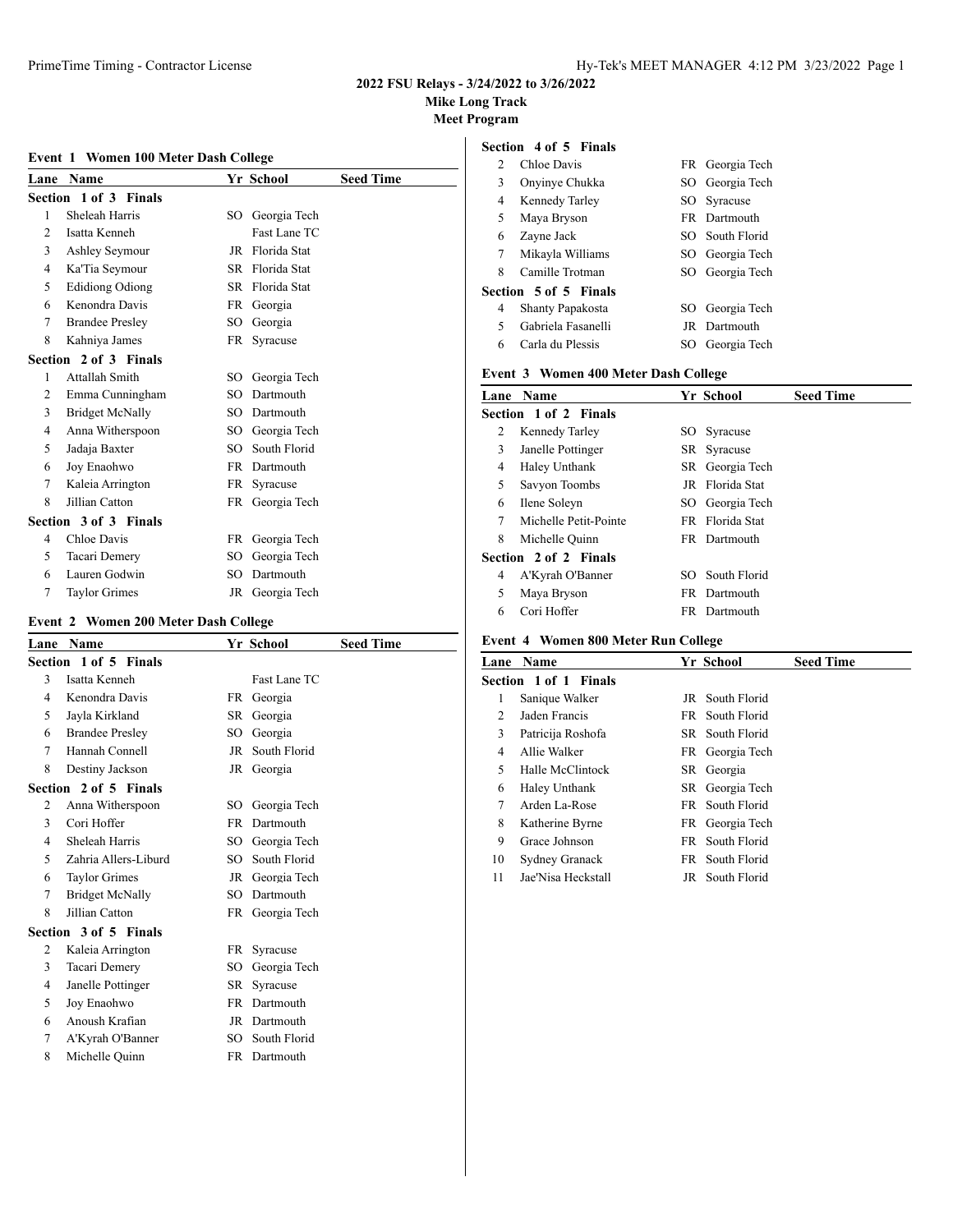# **Mike Long Track**

**Meet Program**

### **Event 5 Women 1500 Meter Run College**

| Lane | Name                         |      | Yr School       | <b>Seed Time</b> |
|------|------------------------------|------|-----------------|------------------|
|      | <b>Section 1 of 2 Finals</b> |      |                 |                  |
| 1    | <b>Yasmine Abbes</b>         | SΩ   | Florida Stat    |                  |
| 2    | Ruby Stauber                 | SR.  | Florida Stat    |                  |
| 3    | Sarah Copeland               | FR   | Georgia Tech    |                  |
| 4    | Riley Perlakowski            | FR 1 | Georgia Tech    |                  |
| 5    | Kayla Rose                   | SO   | Georgia Tech    |                  |
| 6    | Mary Brady                   | FR   | Georgia Tech    |                  |
| 7    | Allie Walker                 | FR - | Georgia Tech    |                  |
| 8    | Arden La-Rose                | FR   | South Florid    |                  |
| 9    | Nicole McConnell             | SO   | Florida Stat    |                  |
| 10   | Grace Johnson                | FR   | South Florid    |                  |
| 11   | Katherine Byrne              |      | FR Georgia Tech |                  |
|      | Section 2 of 2 Finals        |      |                 |                  |
| 1    | Sarah Magee                  | SΩ   | Florida Stat    |                  |
| 2    | Kaia Stevenson               | FR   | Florida Stat    |                  |
| 3    | Katie Hibbard                | FR   | Florida Stat    |                  |
| 4    | Alondra Reyna Lopez          |      | Unattached      |                  |
| 5    | Toba Kahn                    | FR.  | Florida Stat    |                  |
| 6    | Gabriella Morris             | FR   | Florida Stat    |                  |
| 7    | Rachel Johnson               | SO   | Florida Stat    |                  |

#### **Event 7 Women 5000 Meter Run College**

| Lane | <b>Name</b>           |     | Yr School    | <b>Seed Time</b> |
|------|-----------------------|-----|--------------|------------------|
|      | Section 1 of 1 Finals |     |              |                  |
| 1    | Riley Bahr            | FR. | Florida Stat |                  |
| 2    | Dani Thompson         | FR. | Florida Stat |                  |
| 3    | Rebecca Bergnes       | FR  | Florida Stat |                  |
| 4    | Evie McIver           | FR. | Florida Stat |                  |
| 5    | Morgan Palmer         | SO  | Florida Stat |                  |
| 6    | Sydney Granack        | FR  | South Florid |                  |
| 7    | Grace Johnson         | FR  | South Florid |                  |
| 8    | Rachel Johnson        | SO. | Florida Stat |                  |
| 9    | Kaley Boethig         | SO. | Florida Stat |                  |
| 10   | Melanie Castro        | FR  | Florida Stat |                  |
| 11   | Alondra Reyna Lopez   |     | Unattached   |                  |
| 12   | Lindsay Boethig       | SO. | Florida Stat |                  |
| 13   | Lauren Bing           | FR. | Florida Stat |                  |
| 14   | Grace O'Malley        | FR. | Florida Stat |                  |
| 15   | Isabella Timiraos     | FR. | Florida Stat |                  |
| 16   | Amelia Wondracek      | FR. | Florida Stat |                  |
| 17   | Maria O'Malley        | FR  | Florida Stat |                  |
|      |                       |     |              |                  |

### **Event 8 Women 100 Meter Hurdles College**

|   | <b>Lane</b> Name      | Yr School       | <b>Seed Time</b> |
|---|-----------------------|-----------------|------------------|
|   | Section 1 of 2 Finals |                 |                  |
|   | Bella Witt            | FR Georgia      |                  |
|   | Imani Carothers       | JR Georgia      |                  |
|   | Hannah Connell        | JR South Florid |                  |
| 6 | Jazmine Tilmon        | SO Florida Stat |                  |
|   | Shaleah Colaire       | SO Syracuse     |                  |
| 8 | Eddiyah Frye          | FR Georgia      |                  |
|   |                       |                 |                  |

### **Section 2 of 2 Finals**

| 4 Kirstyn Schechter | FR Syracuse         |
|---------------------|---------------------|
| Anoush Krafian      | JR Dartmouth        |
| 6 CJ Fox            | FR Syracuse         |
| Gabriela Fasanelli  | <b>IR</b> Dartmouth |

# **Event 9 Women 400 Meter Hurdles College**

|   | Lane Name             |     | Yr School       | <b>Seed Time</b> |
|---|-----------------------|-----|-----------------|------------------|
|   | Section 1 of 1 Finals |     |                 |                  |
| 2 | Kirstyn Schechter     |     | FR Syracuse     |                  |
| 3 | Lydia Troupe          |     | SO Georgia Tech |                  |
| 4 | Chakiya Plummer       |     | FR South Florid |                  |
| 5 | Shaneylix Davila      |     | JR South Florid |                  |
| 6 | Shaleah Colaire       |     | SO Syracuse     |                  |
|   | Ava Klein             | SO. | Florida Stat    |                  |
| 8 | Kakiya Spencer        |     | Unattached      |                  |

### **Event 10 Women 4x100 Meter Relay College**

|               | Lane Team             | Relay | <b>Seed Time</b> |
|---------------|-----------------------|-------|------------------|
|               | Section 1 of 1 Finals |       |                  |
| $\mathcal{L}$ | Dartmouth             | А     |                  |
| 3             | Syracuse              | А     |                  |
| 4             | Georgia               | А     |                  |
| 5             | Florida Stat          | А     |                  |
| 6             | South Florid          | А     |                  |
| 7             | Georgia Tech          | А     |                  |
| 8             | Georgia Tech          | B     |                  |

### **Event 11 Women 4x400 Meter Relay College**

|   | Lane Team             | Relay | <b>Seed Time</b> |  |
|---|-----------------------|-------|------------------|--|
|   | Section 1 of 1 Finals |       |                  |  |
| 3 | Georgia Tech          | А     |                  |  |
| 4 | Florida Stat          | А     |                  |  |
|   | South Florid          | А     |                  |  |
| 6 | Georgia               | А     |                  |  |
|   | Syracuse              | А     |                  |  |
| 8 | Dartmouth             | А     |                  |  |
|   |                       |       |                  |  |

# **Event 12 Women High Jump College**

|               | Progessions: 1.59, 1.64, 1.69, 1.74, 1.79 +3cm |     |                     |                  |  |
|---------------|------------------------------------------------|-----|---------------------|------------------|--|
| Pos           | <b>Name</b>                                    |     | Yr School           | <b>Seed Mark</b> |  |
|               | Flight 1 of 1 Finals                           |     |                     |                  |  |
|               | Gabriela Fasanelli                             |     | JR Dartmouth        |                  |  |
| $\mathcal{D}$ | Anoush Krafian                                 |     | <b>JR</b> Dartmouth |                  |  |
| 3             | Kendall McDaniel                               |     | SO South Florid     |                  |  |
| 4             | Camille Trotman                                |     | SO Georgia Tech     |                  |  |
| 5             | Maeve Conneely                                 |     | FR Dartmouth        |                  |  |
| 6             | Carla du Plessis                               |     | SO Georgia Tech     |                  |  |
| 7             | Annia Ashley                                   |     | SO South Florid     |                  |  |
| 8             | <b>Shanty Papakosta</b>                        | SO. | Georgia Tech        |                  |  |
|               |                                                |     |                     |                  |  |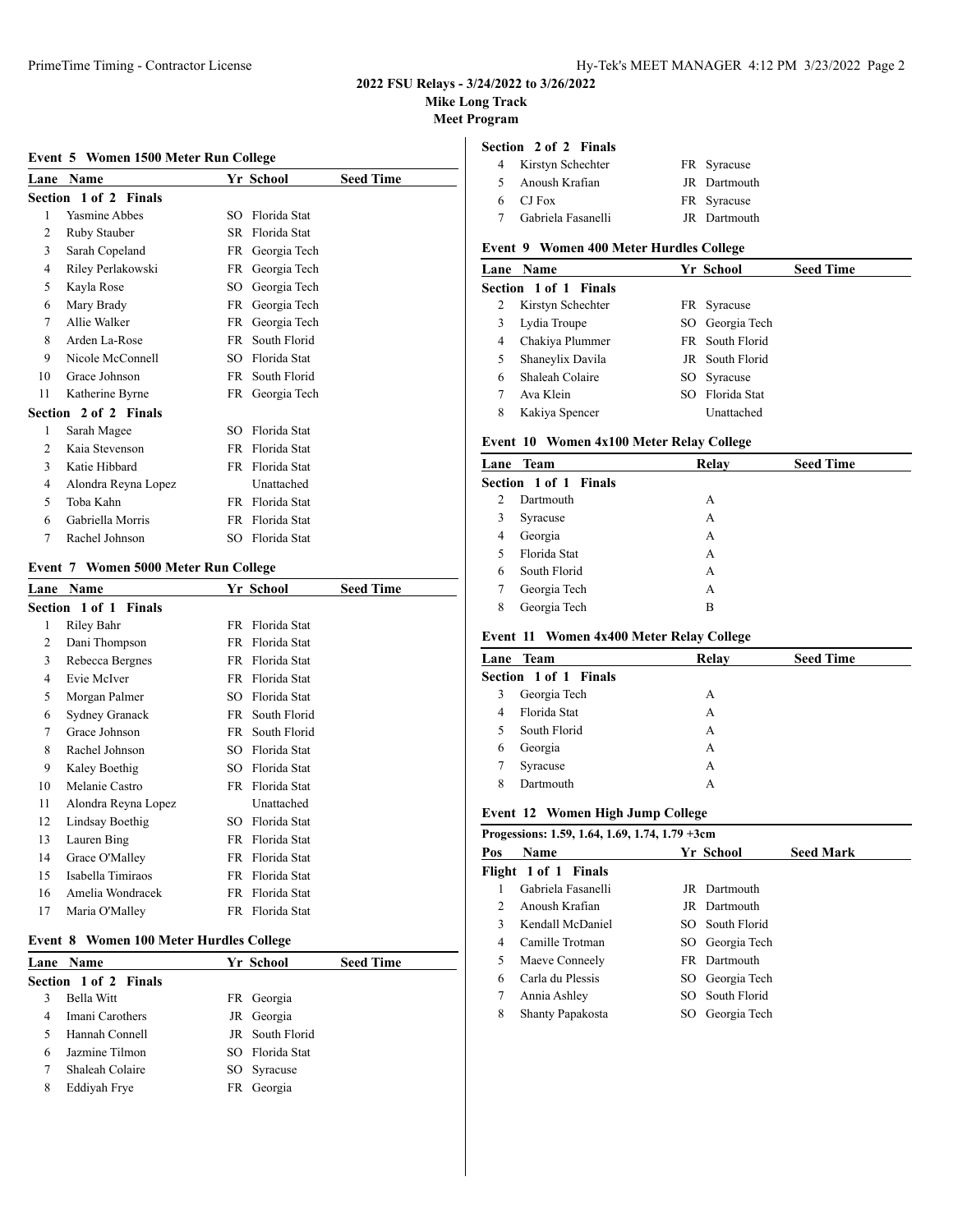**Mike Long Track**

**Meet Program**

#### **Event 13 Women Pole Vault College**

|     | Progressions: 3.35, 3.50, 3.65, 3.80, 3.95 +10cm |                 |                  |  |
|-----|--------------------------------------------------|-----------------|------------------|--|
| Pos | <b>Name</b>                                      | Yr School       | <b>Seed Mark</b> |  |
|     | Flight 1 of 1 Finals                             |                 |                  |  |
|     | Natalya Zavala                                   | FR South Florid |                  |  |
|     | Audrey Wuerffel                                  | FR South Florid |                  |  |
|     | Olivia Moore                                     | JR Georgia Tech |                  |  |

# **Event 14 Women Long Jump College**

| <b>Name</b>            |    | <b>Seed Mark</b>                                                                                                                                                                       |
|------------------------|----|----------------------------------------------------------------------------------------------------------------------------------------------------------------------------------------|
| Flight 1 of 1 Finals   |    |                                                                                                                                                                                        |
| Jadaja Baxter          |    |                                                                                                                                                                                        |
| Kendall McDaniel       |    |                                                                                                                                                                                        |
| Loren Johnson          |    |                                                                                                                                                                                        |
| Emma Cunningham        |    |                                                                                                                                                                                        |
| Mikayla Williams       |    |                                                                                                                                                                                        |
| <b>Bridget McNally</b> |    |                                                                                                                                                                                        |
| Lauren Godwin          |    |                                                                                                                                                                                        |
| Onyinye Chukka         |    |                                                                                                                                                                                        |
| Eddivah Frye           |    |                                                                                                                                                                                        |
| Attallah Smith         | SО |                                                                                                                                                                                        |
|                        |    | Yr School<br>SO South Florid<br>SO South Florid<br>JR South Florid<br>SO Dartmouth<br>SO Georgia Tech<br>SO Dartmouth<br>SO Dartmouth<br>SO Georgia Tech<br>FR Georgia<br>Georgia Tech |

### **Event 15 Women Triple Jump College**

| <b>Name</b>          |            | <b>Seed Mark</b>                             |
|----------------------|------------|----------------------------------------------|
| Flight 1 of 1 Finals |            |                                              |
| Loren Johnson        |            |                                              |
| Emma Cunningham      |            |                                              |
| Imani Oliver         | Unattached |                                              |
|                      |            | Yr School<br>JR South Florid<br>SO Dartmouth |

#### **Event 19 Women Shot Put College**

| Pos | <b>Name</b>          | Yr School       | <b>Seed Mark</b> |
|-----|----------------------|-----------------|------------------|
|     | Flight 1 of 1 Finals |                 |                  |
|     | Madyson Buchalski    | FR Dartmouth    |                  |
|     | Ameliya Richardson   | FR South Florid |                  |
|     | Julia Reglewski      | FR Dartmouth    |                  |
| 4   | Lily Lockhart        | JR Dartmouth    |                  |
|     | Amani Heaven         | SO Florida Stat |                  |

#### **Event 16 Women Discus Throw College**

| Pos | <b>Name</b>          | Yr School       | <b>Seed Mark</b> |
|-----|----------------------|-----------------|------------------|
|     | Flight 1 of 1 Finals |                 |                  |
|     | Alliya Boothe        | SO South Florid |                  |
|     | Julia Reglewski      | FR Dartmouth    |                  |
|     | Lily Lockhart        | JR Dartmouth    |                  |
|     | Amani Heaven         | SO Florida Stat |                  |

### **Event 17 Women Hammer Throw College**

| Pos | <b>Name</b>          | Yr School       | <b>Seed Mark</b> |
|-----|----------------------|-----------------|------------------|
|     | Flight 1 of 1 Finals |                 |                  |
|     | Ameliya Richardson   | FR South Florid |                  |
|     | Julia Reglewski      | FR Dartmouth    |                  |
|     | Tennison Brady-Steen | FR Dartmouth    |                  |
|     | Alliya Boothe        | SO South Florid |                  |
|     | Lily Lockhart        | JR Dartmouth    |                  |
| 6   | Megan Cook           | JR Florida Stat |                  |
|     |                      |                 |                  |

### **Event 18 Women Javelin Throw College**

| Pos | <b>Name</b>          | Yr School       | <b>Seed Mark</b> |
|-----|----------------------|-----------------|------------------|
|     | Flight 1 of 1 Finals |                 |                  |
|     | Gabriela Fasanelli   | JR Dartmouth    |                  |
|     | Anoush Krafian       | JR Dartmouth    |                  |
| 3   | Madyson Buchalski    | FR Dartmouth    |                  |
| 4   | Sara Zabarino        | SR Florida Stat |                  |
|     | Kelechi Nwanaga      | SR Florida Stat |                  |

# **Event 21 Men 100 Meter Dash College**

| Lane           | <b>Name</b>           |           | Yr School       | <b>Seed Time</b> |
|----------------|-----------------------|-----------|-----------------|------------------|
|                | Section 1 of 3 Finals |           |                 |                  |
| 1              | Karl Myricks          |           | NA Unat-Albany  |                  |
| $\mathfrak{D}$ | Alex Collier          | SO.       | Florida Stat    |                  |
| 3              | Hakim Ruffin          |           | Unattached      |                  |
| 4              | Amir Willis           | SO.       | Florida Stat    |                  |
| 5              | Matthew Boling        | SO.       | Georgia         |                  |
| 6              | Kemar Hyman           |           | Unattached      |                  |
| 7              | Delano Dunkley        |           | SR Georgia      |                  |
| 8              | Myles Epstein         |           | FR Dartmouth    |                  |
|                | Section 2 of 3 Finals |           |                 |                  |
| 1              | Jaden Adams           |           | JR Unattached   |                  |
| 2              | Cameron O'Neal        |           | FR Georgia Tech |                  |
| 3              | Johnny Maurancy       |           | SR Unattached   |                  |
| 4              | Cascius Facen         |           | Unattached      |                  |
| 5              | Curtis Borden III     | SO.       | Georgia         |                  |
| 6              | Darryl Gay            |           | Unattached      |                  |
| 7              | Trei Thorogood        | FR        | Syracuse        |                  |
| 8              | Nils Wildberg         |           | FR Dartmouth    |                  |
|                | Section 3 of 3 Finals |           |                 |                  |
| 4              | Karl-Oskar Pajus      | <b>FR</b> | Dartmouth       |                  |
| 5              | Rahul Batlanki        | FR.       | Dartmouth       |                  |
| 6              | Terrance Harvey       |           | UNLV            |                  |

#### **Event 22 Men 200 Meter Dash College**

| Lane | Name                  |     | Yr School       | <b>Seed Time</b> |
|------|-----------------------|-----|-----------------|------------------|
|      | Section 1 of 3 Finals |     |                 |                  |
| 3    | <b>Taylor Banks</b>   | SO. | Florida Stat    |                  |
| 4    | Elija Godwin          |     | JR Georgia      |                  |
| 5    | Andrew Ewars          |     | Unattached      |                  |
| 6    | Marcus Parker         |     | Unattached      |                  |
| 7    | DaeOwan Butler        |     | JR Florida Stat |                  |
| 8    | Delano Dunkley        |     | SR Georgia      |                  |
|      | Section 2 of 3 Finals |     |                 |                  |
| 3    | Jaheem Hayles         |     | SO Syracuse     |                  |
| 4    | Don'dre Swint         |     | JR Florida Stat |                  |
| 5    | Damarre Martin        | JR  | Florida Stat    |                  |
| 6    | Myles Epstein         |     | FR Dartmouth    |                  |
| 7    | Curtis Borden III     | SO. | Georgia         |                  |
| 8    | Karl Myricks          |     | NA Unat-Albany  |                  |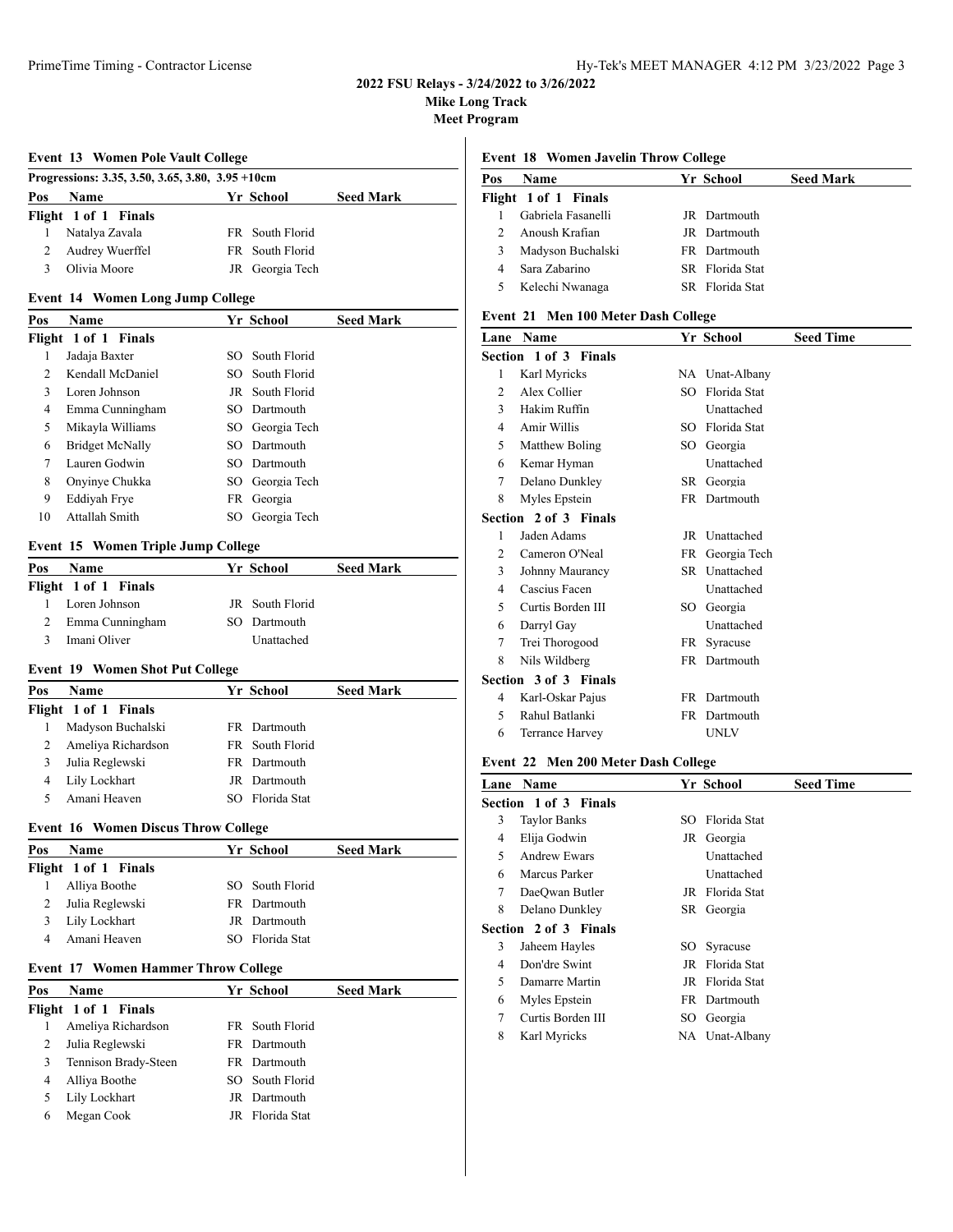### **Mike Long Track**

**Meet Program**

### **Section 3 of 3 Finals...(Event 22 Men 200 Meter Dash College)**

| 3  | Anthony Vazquez       | SO Syracuse     |
|----|-----------------------|-----------------|
|    | <b>Bryand Rincher</b> | JR Florida Stat |
| 5. | Caleb Cavanaugh       | SO Georgia      |
|    | Cascius Facen         | Unattached      |
|    | Trei Thorogood        | FR Syracuse     |
| 8  | Terrance Harvey       | I INI V         |

#### **Event 23 Men 400 Meter Dash College**

| Lane           | <b>Name</b>           |     | Yr School       | <b>Seed Time</b> |
|----------------|-----------------------|-----|-----------------|------------------|
|                |                       |     |                 |                  |
|                | Section 1 of 2 Finals |     |                 |                  |
| $\mathfrak{D}$ | Zach Jones            |     | JR Georgia Tech |                  |
| 3              | Sukeil Foucha         |     | SO Florida Stat |                  |
| 4              | James Harris          |     | SR Unattached   |                  |
| 5              | Elija Godwin          |     | JR Georgia      |                  |
| 6              | Sean Watkins          | FR. | Florida Stat    |                  |
| 7              | Jameson Miller        |     | JR Georgia Tech |                  |
| 8              | Parker Buchheit       |     | FR Georgia Tech |                  |
|                | Section 2 of 2 Finals |     |                 |                  |
| 4              | Danelson Mahautiere   |     | SO South Florid |                  |
| 5              | Jhevaughn Matherson   |     | JR Florida Stat |                  |
| 6              | Vandersen Jean        |     | JR Unattached   |                  |
| 7              | <b>Bradley Favors</b> |     | FR Georgia Tech |                  |

### **Event 24 Men 800 Meter Run College**

| Lane | <b>Name</b>           | Yr School       | <b>Seed Time</b> |  |
|------|-----------------------|-----------------|------------------|--|
|      | Section 1 of 1 Finals |                 |                  |  |
|      | Jordan Foreman        | SR Unattached   |                  |  |
| 2    | Justin Bridgewater    |                 | JR South Florid  |  |
| 3    | Mac Bloodworth        |                 | SO Georgia Tech  |  |
| 4    | Parker Buchheit       |                 | FR Georgia Tech  |  |
| 5    | Eamonn Kichuk         |                 | Phoenix Athl     |  |
| 6    | Joab Francois         | FR Florida Stat |                  |  |
| 7    | Harrison Fultz        |                 | SO Georgia Tech  |  |
| 8    | Amari Douglas         | SO Florida Stat |                  |  |
| 9    | Jackson Sexton        |                 | FR Georgia Tech  |  |
| 10   | Stefone Moore-Green   |                 | SR South Florid  |  |
| 11   | Terrance Harvey       | UNLV            |                  |  |

### **Event 25 Men 1500 Meter Run College**

| Lane | <b>Name</b>           |     | Yr School       | <b>Seed Time</b> |
|------|-----------------------|-----|-----------------|------------------|
|      | Section 1 of 2 Finals |     |                 |                  |
| 1    | Sam Field             | SO. | Florida Stat    |                  |
| 2    | Humberto Freire       |     | SR Florida Stat |                  |
| 3    | Alex Thomas           |     | SO Georgia Tech |                  |
| 4    | Henrik Anderson       |     | JR Georgia Tech |                  |
| 5    | Eamonn Kichuk         |     | Phoenix Athl    |                  |
| 6    | Leif Andersen         |     | SO Georgia Tech |                  |
| 7    | Zack Truitt           |     | FR Georgia Tech |                  |
| 8    | Nick Nyman            |     | SO Georgia Tech |                  |
| 9    | Jay Brown             |     | Unattached      |                  |
| 10   | Joshua Williams       |     | JR Georgia Tech |                  |
| 11   | Chris Cherono         |     | FR Georgia Tech |                  |
| 12   | Mac Bloodworth        | SO. | Georgia Tech    |                  |

### **Section 2 of 2 Finals**

| 1  | Jack Voss         |     | FR Georgia Tech   |
|----|-------------------|-----|-------------------|
| 2  | Devin Wade        |     | FR Georgia Tech   |
| 3  | Harrison Fultz    |     | SO Georgia Tech   |
| 4  | David Reteneller  |     | SR Georgia Tech   |
| 5  | Nickolas Kamen    |     | SO South Florid   |
| 6  | William O'Rielly  |     | SR Georgia Tech   |
| 7  | Zac Vincennie     |     | SO South Florid   |
| 8  | Sebastian Edwards |     | FR South Florid   |
| 9  | Jordan Foreman    | SR. | <b>Unattached</b> |
| 10 | Cole Rutkowski    |     | FR Unattached     |
| 11 | Terrance Harvey   |     | UNLV              |
| 12 | Joshua St. Clair  | SR. | South Florid      |
| 13 | Elijah Wright     | SO. | South Florid      |
| 14 | Monte Parker      |     | SO South Florid   |

# **Event 27 Men 5000 Meter Run College**

|   | Lane Name             | Yr School       | <b>Seed Time</b> |
|---|-----------------------|-----------------|------------------|
|   | Section 1 of 1 Finals |                 |                  |
| 1 | Terrance Harvey       | UNLV            |                  |
| 2 | Miguel Schlicht       | FR Georgia Tech |                  |
| 3 | Nickolas Kamen        | SO South Florid |                  |
| 4 | Devin Wade            | FR Georgia Tech |                  |
| 5 | Cole Rutkowski        | FR Unattached   |                  |
| 6 | Sebastian Edwards     | FR South Florid |                  |
|   | Zac Vincennie         | SO South Florid |                  |
| 8 | Misha Kakoulin        | JR South Florid |                  |

### **Event 28 Men 110 Meter Hurdles College**

| Lane | <b>Name</b>           | Yr School       | <b>Seed Time</b> |
|------|-----------------------|-----------------|------------------|
|      | Section 1 of 2 Finals |                 |                  |
| 3    | Isaiah Lewis          | FR Syracuse     |                  |
| 4    | Michael Bourne III    | FR South Florid |                  |
| 5    | Jaheem Hayles         | SO Syracuse     |                  |
| 6    | Anthony Vazquez       | SO Syracuse     |                  |
| 7    | Victor Steiner        | SO South Florid |                  |
| 8    | Naseem Smith          | FR Syracuse     |                  |
|      | Section 2 of 2 Finals |                 |                  |
| 3    | Ryan Cashman          | JR Dartmouth    |                  |
| 4    | William Ott           | SO Florida Stat |                  |
| 5    | Xayvion Perkins       | FR Syracuse     |                  |
| 6    | David Peters          | SO Syracuse     |                  |
| 7    | Karl-Oskar Pajus      | FR Dartmouth    |                  |
| 8    | Connor Luck           | SO Dartmouth    |                  |
|      |                       |                 |                  |

# **Event 29 Men 400 Meter Hurdles College**

|   | Lane Name             | Yr School       | <b>Seed Time</b> |
|---|-----------------------|-----------------|------------------|
|   | Section 1 of 1 Finals |                 |                  |
| 4 | James Rivera          | SO Florida Stat |                  |
|   | 5 Caleb Cavanaugh     | SO Georgia      |                  |
|   | 6 Xayvion Perkins     | FR Syracuse     |                  |